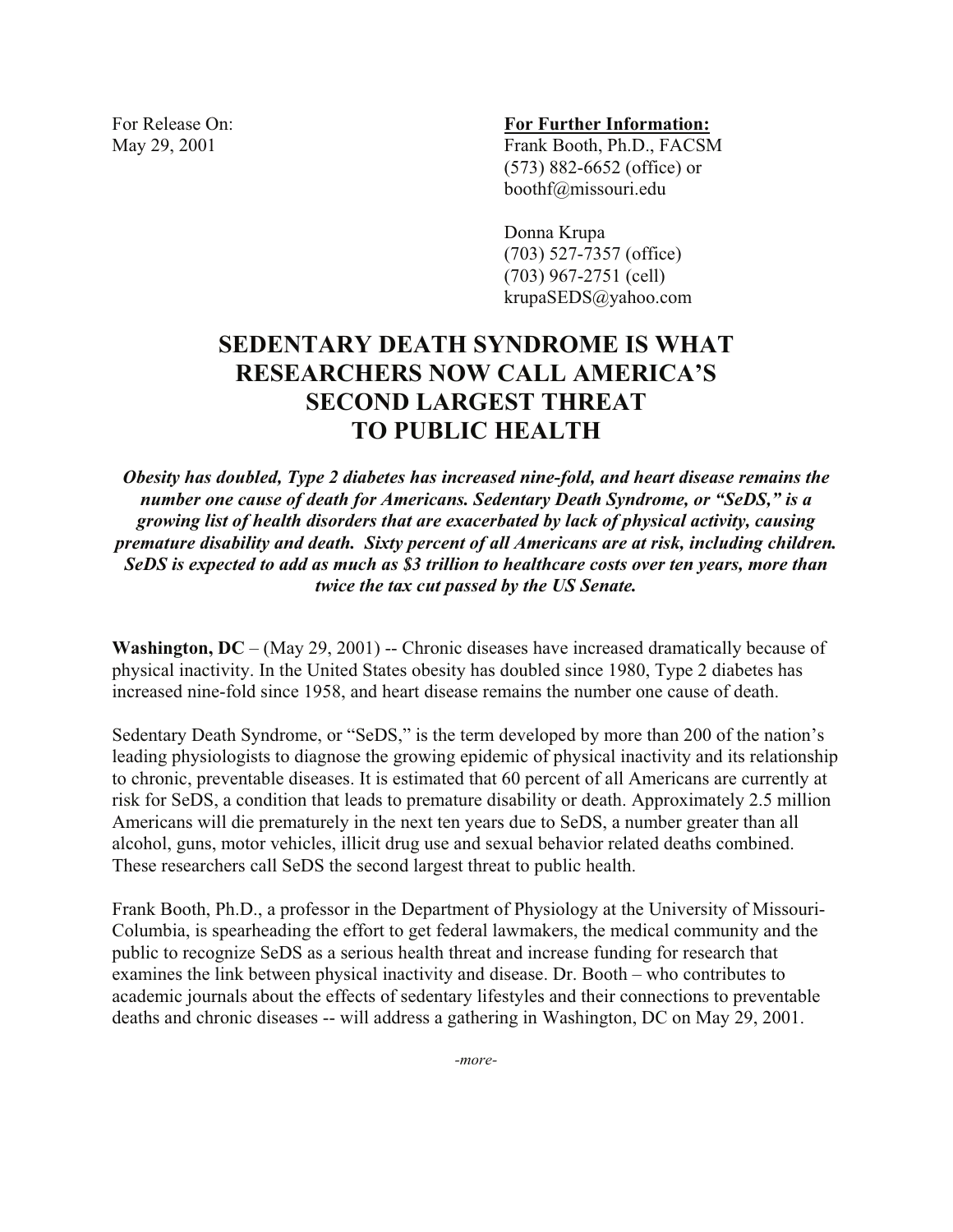## *Couch Potatoes: Boom Times and Busted Seams*

Almost two-thirds of American adults are overweight or obese according to the Center for Science in the Public Interest (CSPI). This stems in part from the fact that more than one-fourth of Americans are not physically active in their leisure time. The reasons for this inactivity vary.

In considering the population as a whole, physical activity decreases with age and is less common among women than men. Individuals with lower incomes and lesser education are less likely to be physically active. Consequently, older American women with declining incomes are at high risk for a sedentary lifestyle. They are most susceptible to what the Centers for Disease Control (CDC) calls an epidemic of obesity and Type 2 diabetes.

All Americans may incur a severe decline in their health due to consistent physical inactivity. Thirty-five known conditions are exacerbated by physical inactivity; they include: arthritis pain, arrhythmias, breast cancer, colon cancer, congestive heart failure, depression, gallstone disease, heart attack, hypertension, obesity, osteoporosis, peripheral vascular disease, respiratory problems, Type 2 diabetes, sleep apnea and stroke.

Too many Americans delight in their inactivity, labeling themselves as "couch potatoes." They should know that they can decrease their risk of developing coronary heart disease, stroke and Type 2 diabetes by 30 percent by adding only three hours of brisk walking per week. Jogging or more vigorous exercise decreases the risk of Type 2 diabetes by more than 50 percent. Regular exercise helps control weight, maintain bones and muscles, and increase strength and endurance.

## *"Small Fries:" The Offspring of Couch Potatoes*

Children are more sedentary than ever. They are increasingly overweight and obese, now showing fatty streaks in their arteries and developing type 2 diabetes, a disease formerly restricted to adults. Between l980-1994, obesity in American children increased 100 percent. Studies indicate that currently one in four children are obese. Not surprising, considering that the average American child spends 900 hours per year in school, but 1,023 hours watching television during the same period, according to the TV-Turnoff Network.

The problem is made worse by the fact that more than one-third of all young people between the ages of 12-21 do not regularly participate in vigorous physical activity. Daily participation in high school physical education dropped from 42 percent in 1991 to 27 percent in 1997 according to the CDC. The Surgeon General of the United States recently observed that, "We are raising the most overweight youngsters in American history."

### *Risky Business for Seniors*

In FY 2000, approximately 35 million Americans, or 13 percent of the population, were 65 and older. This number is expected to double to 70 million (20 percent of the population) by 2030. Currently, more than one-third of the population age 50 and older is sedentary, according to the CDC, and of the people over 50 who have hip fractures, 24 percent die within a year.

*-more-*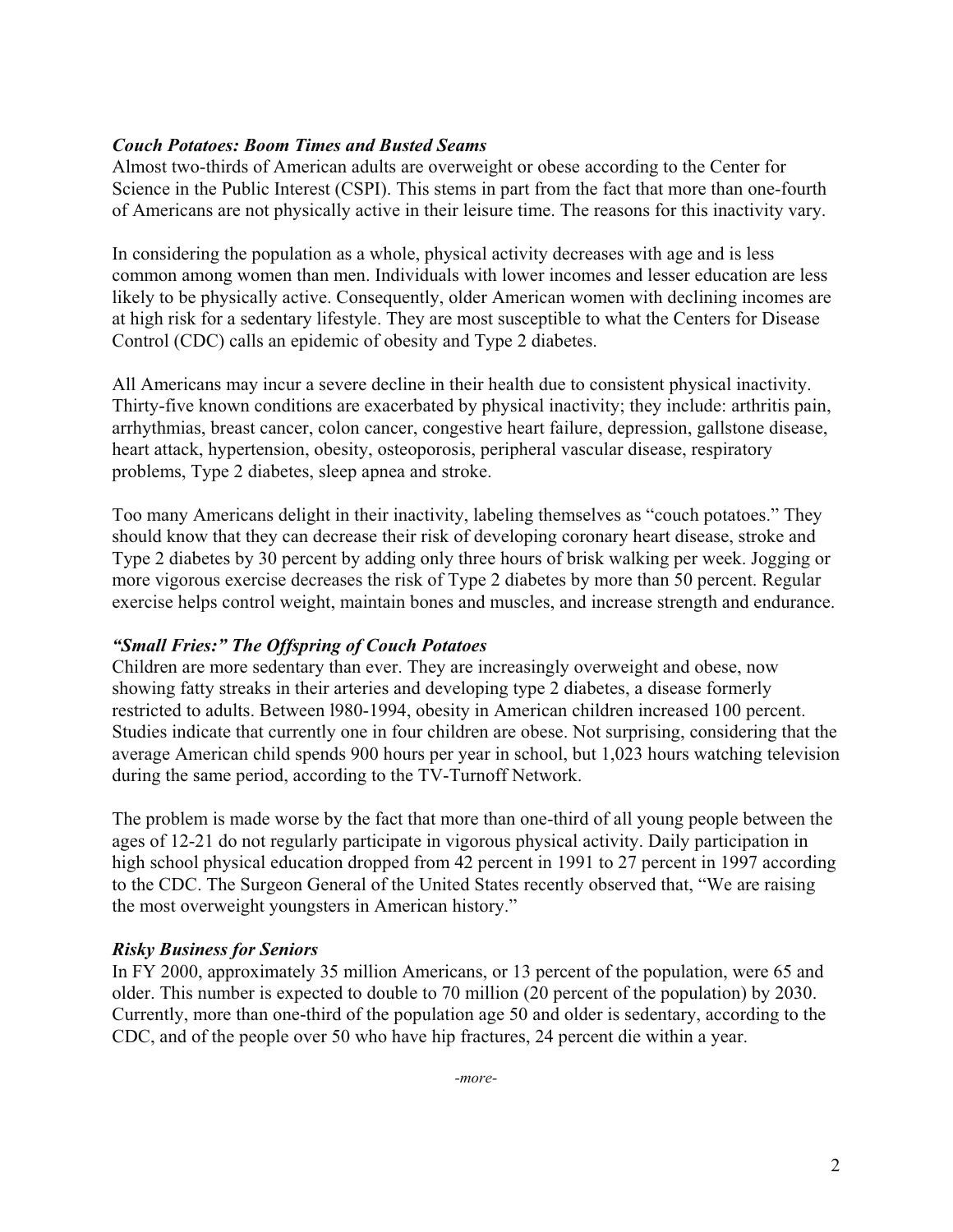Between 35-50 percent of women age 70-80 have difficulty with tasks such as climbing a flight of stairs. Older adults who are physically active on a regular basis have better balance, cardiovascular health and joint mobility so they can retain their independent lifestyle longer.

## *Bankrupting the Health Care System*

It is estimated that the cost of deaths related to inactivity conditions will add up to \$3 trillion more to health care costs during the next ten years, a figure more than double the tax cut now passed by the US Senate. The numbers of individuals in nursing homes will quadruple in the next 50 years, driven, in part, by the premature onset of adult diseases from sedentary lifestyles. "That bulge, coupled with the spiraling number of obese children will bankrupt the healthcare system," Dr. Booth predicts.

## *Solutions: Phase I*

"Such a financial catastrophe is avoidable," says Dr. Booth, "starting out with small-step approaches to the problem and growing broader and more aggressive over time." From a policy perspective he and his researcher colleagues are requesting that:

*CDC's Funding for Physical Activity Programs Not Be Slashed, As Expected, to Fund A Tax Cut:* In order to balance the budget, Federal lawmakers have reduced the amount of funding to CDC for funding physical activity programs. Dr. Booth and his colleagues are calling for retention of the current level of funding and are hoping to secure an increase.

*Increase the Two Percent of the Annual Healthcare Budget Spent on Prevention:* Another approach is to double the current level (two percent) of annual health care expenditures from the \$1.3 trillion that is spent on healthcare annually and diverting the funds to teach sedentary prevention. Remarkably, the CDC estimates that if all physically inactive Americans become active, it would save \$77 billion in direct annual medical costs, and an estimated \$150 billion in direct and indirect medical costs based upon 1987 *(sic)* obesity and diabetes levels.

*Include SeDS Within NIH:* SeDS researchers are asking for creation of an NIH interagency committee to develop a plan for conducting and supporting research on SeDS in order to provide a partial solution to the lack of an NIH structure that can address physical inactivity/SeDS-based grant applications. Part of the plan would include establishment of one or more Centers of Excellence for research on SeDS, as well as the formation of a peer review group that will be composed of 30 percent SeDS researchers.

From a programmatic perspective, Booth and his colleagues are undertaking several steps which will:

*-more-*